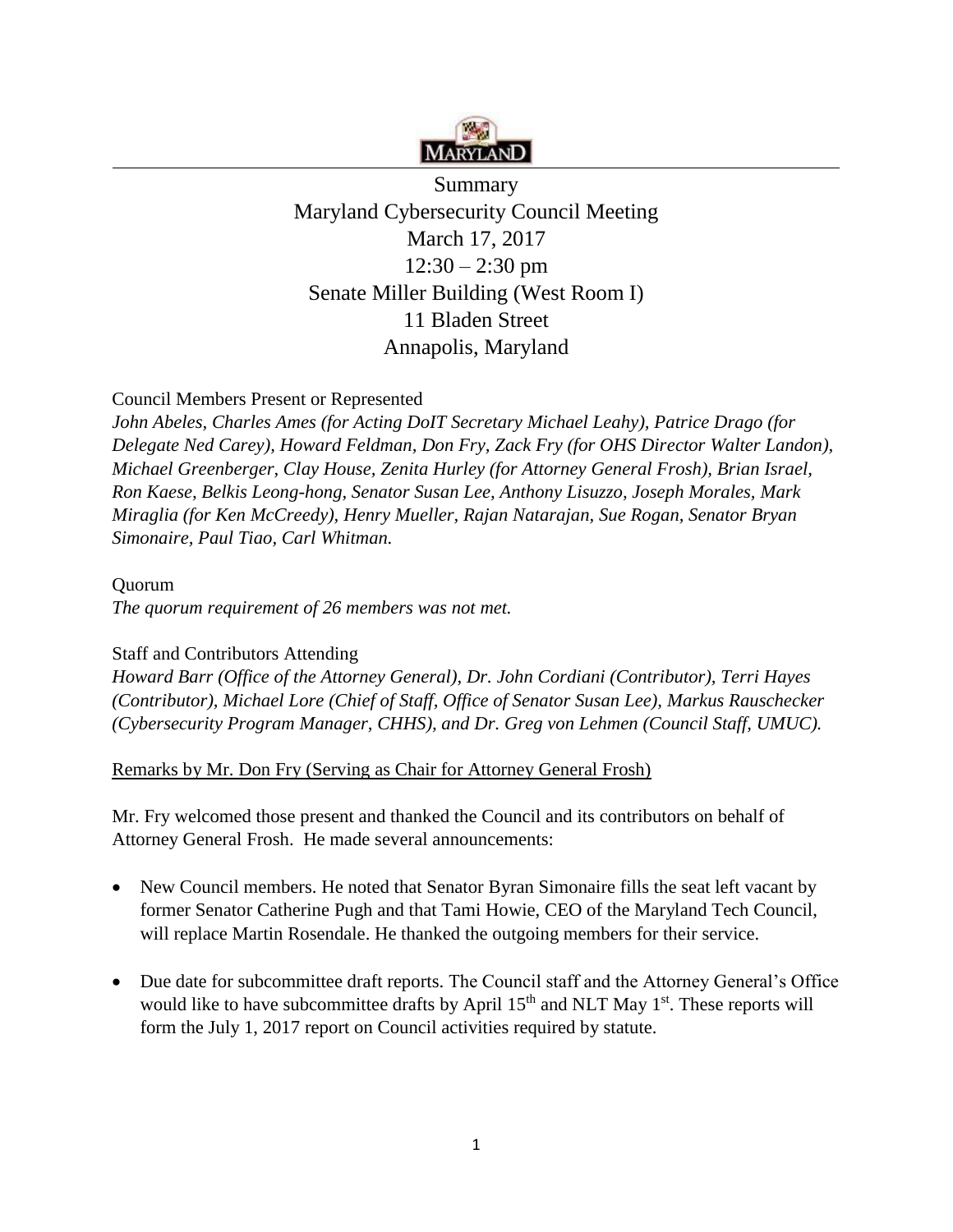• The next Council meeting is June <sup>1st</sup>. The meeting will be  $10:00$  am  $- 12:00$  pm at UMUC. Details will follow in the calendar invite to the entire Council.

The next agenda item was the minutes for the October 18, 2016 meeting. Consideration and approval of the minutes will be an agenda item at the June  $1<sup>st</sup>$  Council meeting.

Mr. Fry then turned to the subcommittee chair reports.

### Mr. Charles Ames for Acting DoIT Secretary, Michael Leahy, Acting Chair, the Cyber Operations and Incident Response Subcommittee

Mr. Ames updated members present on initiatives of the Department of Information Technology.

- More resources have been devoted to improved data loss prevention across the Executive Branch. Stronger network access controls are being implemented. The Department is pushing toward a particular solution set that will provide better network monitoring. It aims to move beyond passwords in the next few years as part of improved identity management. More agencies are asking for vulnerability assessments.
- To improve its situational awareness, the Department is discussing trusted sensors with NSA and hopes to similarly approach the Defense Cyber Crime Center via the Maryland National Guard. Likewise, DoIT is working with the Guard to obtain the necessary authorities to allow the Guard's cyber units to work more closely with Maryland State government.
- The State will be a full participate in the FEMA Region III cyber exercise.
- General Singh as stood up the Maryland Cyber Center of Excellence to work on cyber education and workforce development issues. The inaugural meeting was in November of last year.

In the discussion, John Abeles asked if Maryland was considering an information exchange. Mr. Ames indicated that the State would be visiting New Jersey to look at its model but could not say whether that would be adopted by Maryland.

### Michael Greenberger, Chair, Critical Infrastructure Committee.

With the legislative session in mind and as a general comment, Professor Greenberger shared his thought that there should be an educational program for legislators on cybersecurity. This would enhance their appreciation of the issues and better position them to assess the concerns of interests potentially affected by cyber-related bills.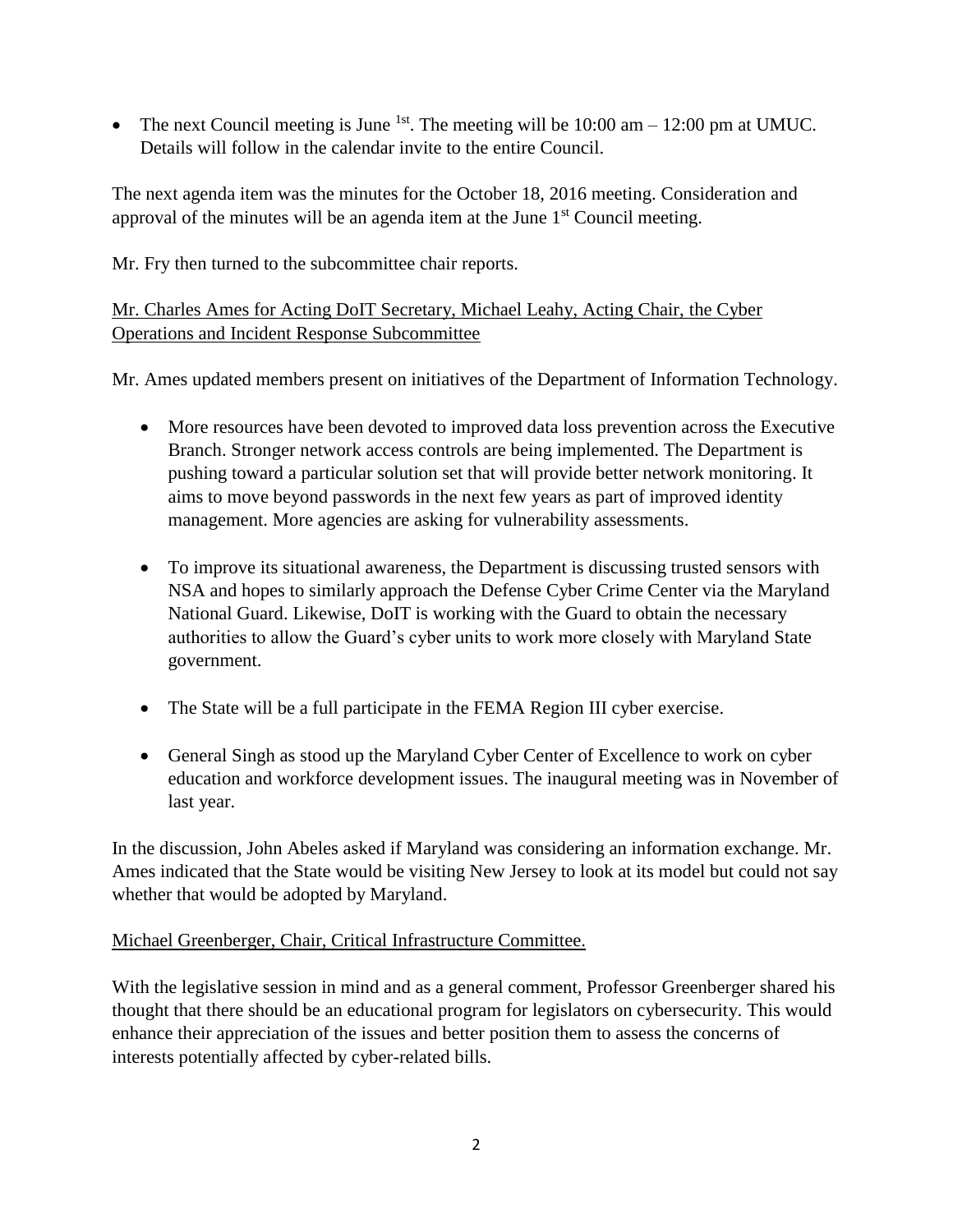With respect to the business of the Infrastructure Committee, Professor Greenberger offered the following updates:

- The subcommittee will partner with the Subcommittee on Community Outreach and Public Awareness on its depository project. The Critical Infrastructure Subcommittee will offer content that will help organizations be aware of cyber risks, will highlight tools to assess their risks, and will outline best practices to reduce risk.
- Relatedly, the subcommittee will be formulating recommendations that are aimed at providing organizations, especially small and medium-size ones, to perform risk assessments.
- An analysis of critical infrastructure (CI) in Maryland is underway and will identify the CI that the Council should be concerned with. The US DHS definition includes many sectors, and all may not rise to the top levels of concern in the State. This analysis will also address the interconnectedness of infrastructure.
- Information-sharing will be a new focus for the subcommittee. The members will be looking at different models and will come forward with recommendations to the Council.

In a comment, Mr. Ames underscored the critical difference information sharing can make since threats migrate from sector to sector and across state lines.

## Senator Susan Lee, Chair, Law, Policy and Legislation Subcommittee.

Senator Lee offered a summary of where key bills emerging from her subcommittee stood in the legislature. She recognized the critical contributions of Zenita Hurley, Howard Barr and others at OAG, Paul Tiao and Howard Feldman of her subcommittee, and Professor Greenberger and Markus Raushecker at CHHS.

- The security freeze bill (SB 270/HB 212) passed both the Senate and the House with minor differences. These are expected to be ironed out in conference. Only seven states have such legislation, and passage will be a significant benefit for Maryland consumers.
- The MPIPA commercial breach bill (SB 525/HB 974) includes updates to the definition of PII, takes into account HIPPA and other federal law, and provides clarity about the time-tonotification requirement, among other changes. The Senator noted that the bill is in the Finance Committee and urged Council members so inclined to support the legislation. Senator Lee was instrumental in passing the original MPIPA legislation as she was the later Maryland state breach law.
- Still in the Senate Finance Committee, the bill requiring that the State Department of Information Technology to consider the NIST Cybersecurity Framework (SB 286) is not likely to pass this year. Senator Lee noted that the NIST framework is the result of extensive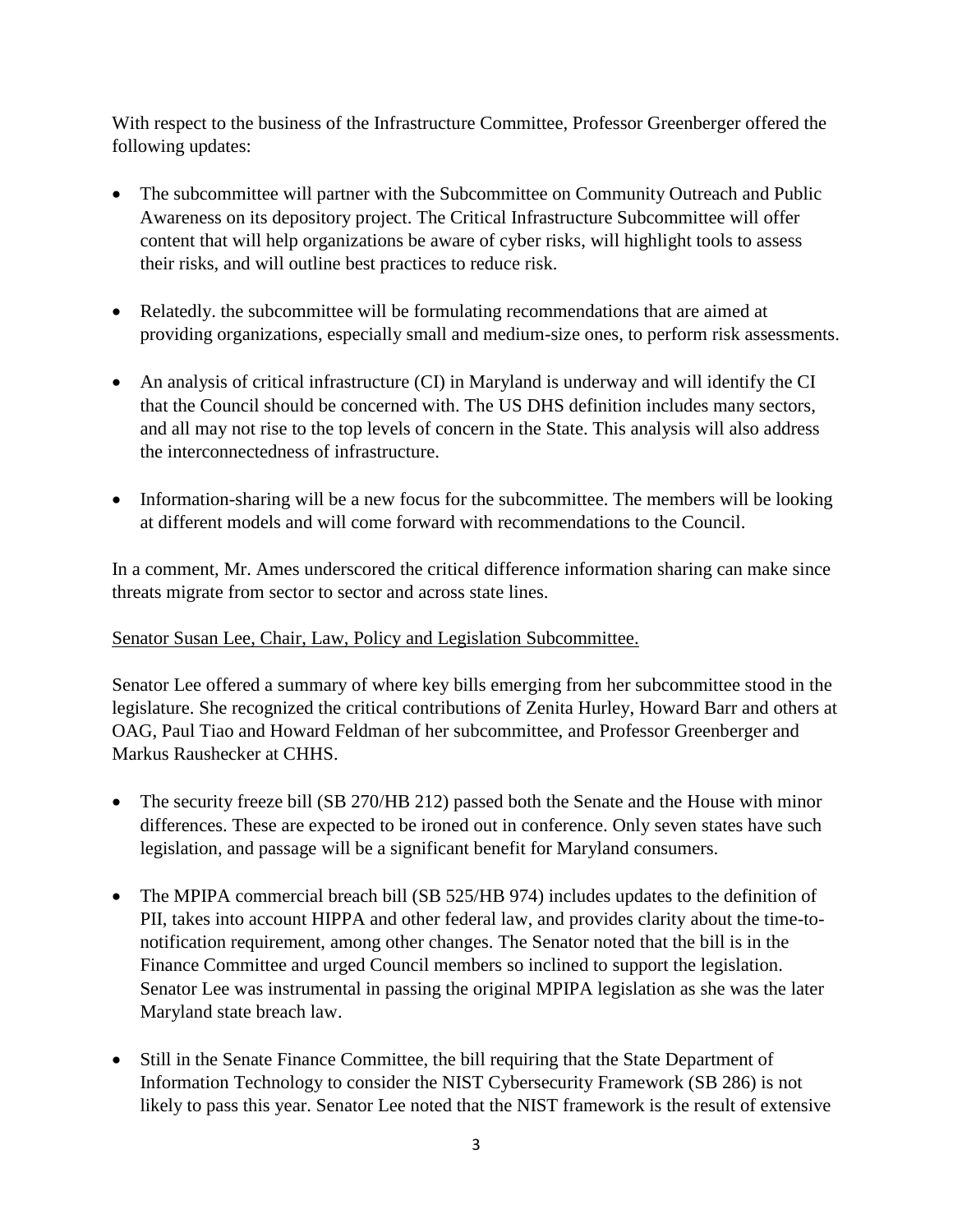federal government and private sector collaboration, is being widely implemented both within and outside of critical infrastructure sectors, and would be very helpful to the Department in its security efforts.

- The ransomware bill was withdrawn. There was the perception on the part of House Judiciary Committee and the Senate Judicial Proceedings Committee that the current extortion law could be applied to ransomware cases. Because ransomware is such a threat to the business community—already impacting businesses in Maryland—the bill will be proposed again next year. There will be more time to put into clear relief for legislators how the current law is insufficient and a separate statute is needed.
- The subcommittee continues to do research in developing its recommendation for the cyber first responder reserve. The questions concern its role vis-à-vis other resources in the State and how it will be organized and managed. Colonel Bratton's presentation in October about the Maryland Air Guard's cyber operations unit was very useful to the subcommittee.

Ms. Leong-hong asked Senator Lee if Maryland had laws that covered computer crimes. The Senator answered that there are but that they do not address ransomware in the way that they should. The proposed ransomware bill recognizes the gravity of such attacks by making them a felony and attaching a large fine as a deterrent.

Mr. Ames asked if Maryland law addressed email spoofing. Senator Lee indicated that there is Maryland law that is concerned with impersonation, but she was not sure whether the law could be applied to spoofing.

Ms. Leong-hong observed that committee testimony by those affected is the most powerful. She suggested approaching the healthcare industry and other entities in Maryland to testify. Senator Lee agreed and stated that she tries to do this as much as possible. In the current session, at least one ransomware victim (a small business) did provide testimony for the ransomware bill.

Mr. Kaese suggested that it might be persuasive to have prosecutors and attorneys at firms representing victims to testify about what is lacking in the law and the tools they would like to have. Mr. Lore, Senator Lee's Chief of Staff, stated that the Maryland State's Attorneys Association agreed to provide testimony in favor of the ransomware bill but that the coordinator was not able to come on the day of the hearing.

Mr. Tiao pointed out that firms that have experienced a ransomware attack are not eager to have their incident back into the public eye. For that reason, if attorneys in private practice were to provide testimony, they most likely would come from larger law firms representing many clients over a range of issues. Those attorneys could safely speak about ransomware cases without any risk of client identification.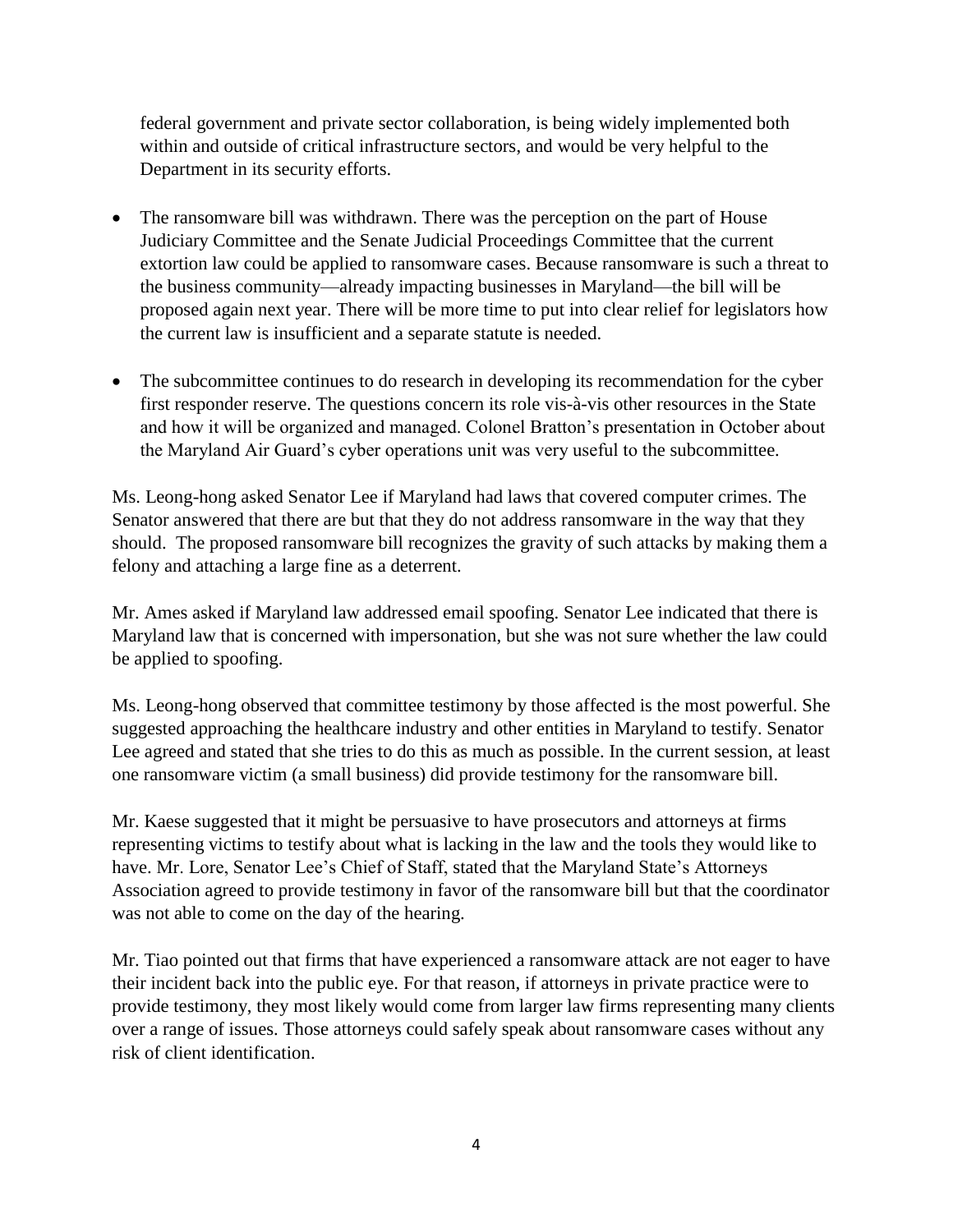In a comment from the public, Dr. John Cordani (a faculty member at UMUC) observed how serious the impacts of ransomware attacks can be. In the case of hospitals, locking up systems and critical information can result in death. The penalties should be high.

Senator Lee noted that life imprisonment is not provided for in the current extortion statute. Mr. Lore sketched the penalties in the current Maryland extortion law and referenced a few states across the nation that have separate ransomware laws.

Senator Lee was appreciative of the discussion and welcomed the suggestions as excellent ones.

# Dr. von Lehmen for Dr. Jonathan Katz, Chair, Education and Workforce Development Subcommittee.

Dr. von Lehmen explained that Dr. Katz was not able to participate in the meeting because of his schedule. He noted that Dr. Katz's subcommittee outlined six preliminary proposals in the July 2016 Interim Activities Report. It has spent a good part of the year assessing their potential value against the large domain of activity in cyber education and workforce development. Progress to date:

- The subcommittee identified a scholarship-for-service program based on the federal model as an initiative that merits further exploration.
- It is also interested in recommending initiatives that that would be helpful to K-12 in promoting computing and cybersecurity education. To assist the subcommittee, MSDE approved one of its staff, Ms. Pat Mikos, to serve as liaison to the subcommittee.

### Belkis Leong-hong, Chair, Economic Development Subcommittee.

Ms. Leong-hong made her update very brief out of consideration for the lateness of the afternoon.

- The subcommittee has met once since the last Council meeting and is scheduled to meet in early April to start its draft for the July 2017 report.
- One bill emerging from her subcommittee was successful, namely, the extension of the tax credit for the cost of security clearances (SB 405/HB 89).
- With a view to the July report, the subcommittee has already organized itself into groups to capture the initiatives it discussed this year and those likely to become proposals in the next year. These may include mapping the Maryland cyber asset map being built through the Commerce Department to the business lifecycle and providing other incentives for investment in cyber start-ups, among others.